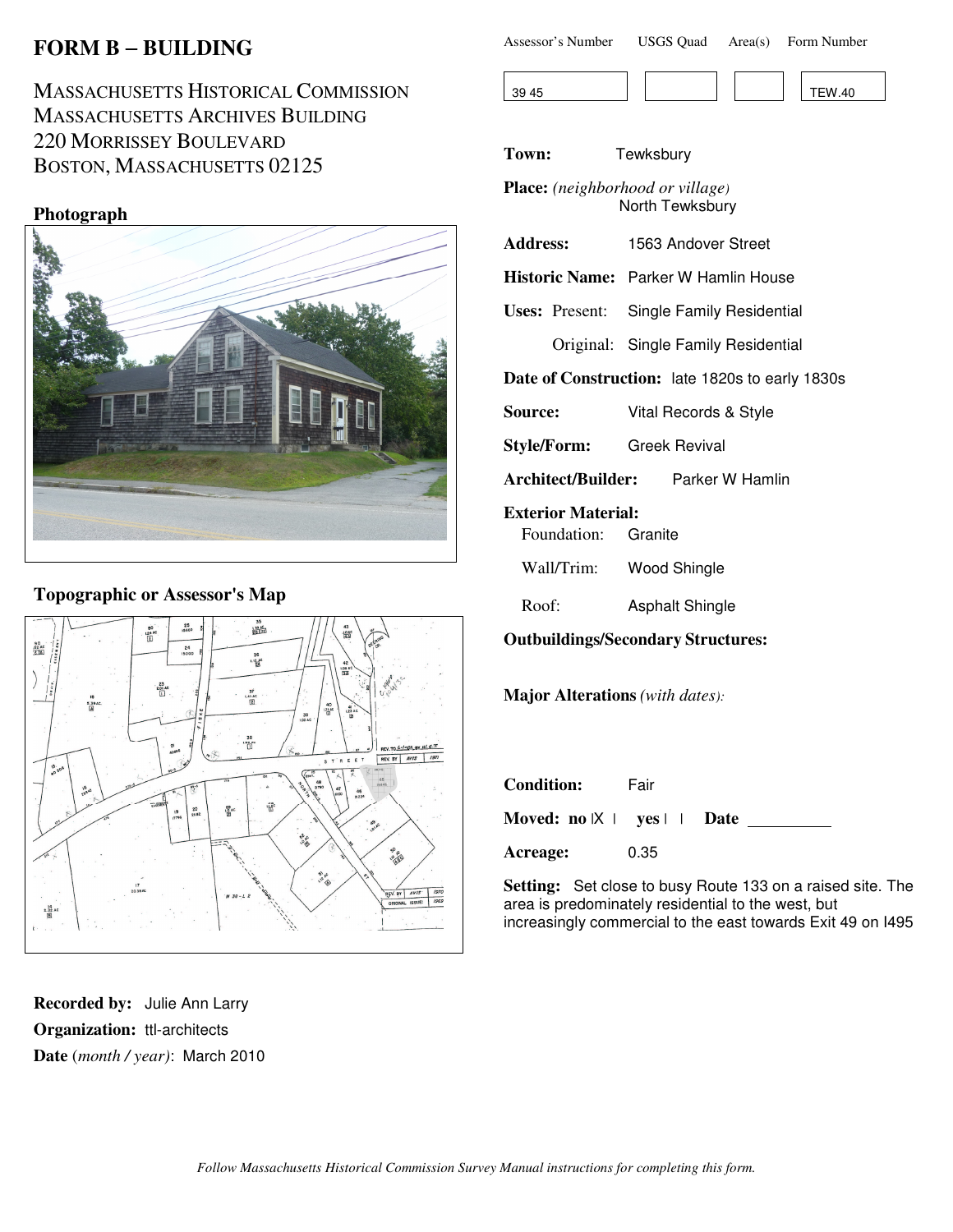## **INVENTORY FORM B CONTINUATION SHEET** TEWKSBURY 1563 Andover Street

MASSACHUSETTS HISTORICAL COMMISSION Area(s) Form No.

220 MORRISSEY BOULEVARD, BOSTON, MASSACHUSETTS 02125

TEW.40

Recommended for listing in the National Register of Historic Places. *If checked, you must attach a completed National Register Criteria Statement form.*

*Use as much space as necessary to complete the following entries, allowing text to flow onto additional continuation sheets.* 

## **ARCHITECTURAL DESCRIPTION:**

*Describe architectural features. Evaluate the characteristics of this building in terms of other buildings within the community.*

The house at **1563 Andover Street** is oriented toward the side yard, facing west. A semi-circular driveway wraps around the south side of the house. The small one-and-a half story dwelling rests on a granite and fieldstone foundation. An ell extends from the rear (east) façade parallel to Andover Street. The portion of the ell adjacent to the main house and the front (west) façade of the house rest on a fieldstone foundation. The L-shaped house is clad in unpainted wood shingles. The five by two bay main house has a side gable roof sheathed in asphalt shingles. Fenestration includes 6/1 wood sash windows and 1/1 wood sash windows. The centrally located entrance door is flanked by half-height sidelights enframed by a wood surround composed of fluted vertical and horizontal trim and decorative corner squares. The entrance is typical of the Greek Revival style.

## **HISTORICAL NARRATIVE**

*Discuss the history of the building. Explain its associations with local (or state) history. Include uses of the building, and the role(s) the owners/occupants played within the community.*

According to the Assessors Records this dwelling was built c 1820. The house was probably built in the late 1820s or early 1830s by Parker Hamlin as it was occupied during 1840s-1860s it was occupied by the Parker W Hamlin [Hamblin] family. Parker Hamlin was born in 1808 to George and Hannah Hamlin of Lynn and Carlisle, MA. In 1852 George and Hannah Hamlin lived on the north side of Andover Street, opposite their son. Parker, a carpenter, first married in 1846 to Lucy Foster. They had three children. Lucy died in 1856 and Parker remarried in 1861-2 to Amanda. Parker and Amanda Hamlin had three children. Amanda died in 1871. Around the time of his wife's death, Parker Hamlin moved to Fiske Street, where he was residing in 1875.

In 1875 Mrs. W Bailey is identified on historic maps as the resident. That same year William Bailey sold the buildings and lot to Sarah and Aaron Noyes. In 1886 the land was sold to Mary and Daniel Lane of Lowell, who immediately sold to Laura Brooks and her husband Henry. Laura died in 1902 and her husband in 1903. Their estate sold the Andover Street house to Martha Bailey.

Martha Bailey was the wife of Edward A Bailey. The Bailey's owned the house until 1951 when it was transferred by Martha to herself, Clara Bailey, and William I Bailey. According to the Town's valuation records, Martha Bailey owned two houses on Andover Street, including a dwelling and garage on a 15,000 SF or 1/3 of an acre, likely 1563 Andover Street.

William Irving Bailey, the son of Martha and Edward, operated the North Tewksbury Garage (TEW.XXX) at 1553 Andover Street from 1918-1951. In 1986 the estate of William I Bailey sold the house to Joseph Marques.

#### **BIBLIOGRAPHY and/or REFERENCES**

U.S. Census Records. 1790-1930.

Directories. 1896-97, 1898-99, 1900-01, 1911-12, 1913-14, 1915-16, 1919, 1927, 1930-31, 1932-33, 1937-38 , 1940-41, 1942-1943, 1949 [Ancestry], 1953, 1955, 1961, and 1967.

Map of the Town of Tewksbury 1852.Henry F Walling. Boston, MA.

1865 Map of Tewkesbury with inset.

Atlas of Middlesex County 1875. FW Beers.

Altas of Middlesex County 1889. Geo H Walker & Co.

List of Residents by Streets, Ages 17 years and over, In the Town of Tewksbury Mass. As prepared by the Board of Registrars (various years 1965-)

Valuations of the Real and Personal Estate of the Town of Tewksbury.